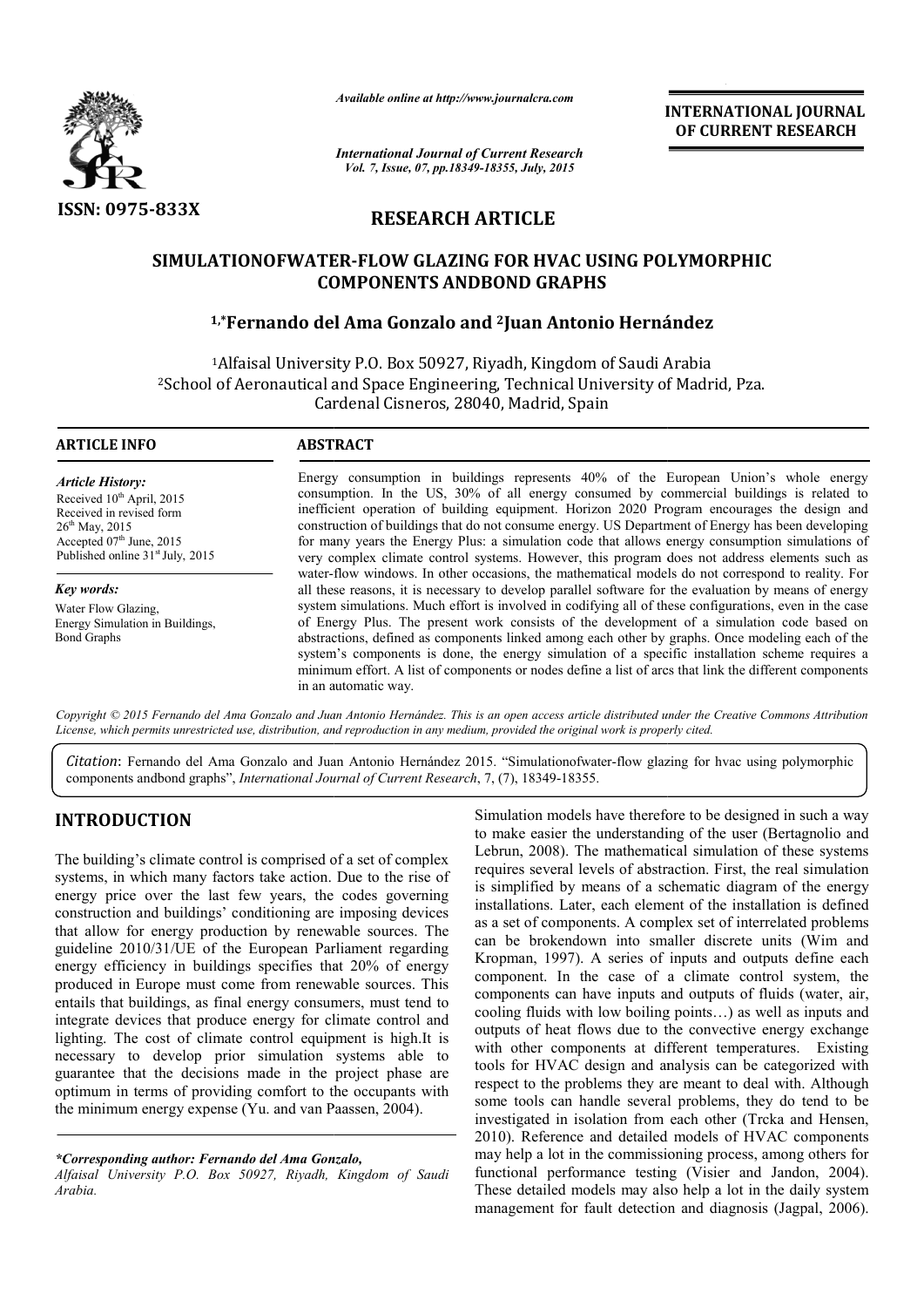The multilayer programming allows the simulation of complicated physical systems. The basicidea of this paradigm is based on the construction of abstractions, with a hierarchy related to their functionality (Hernández and Zamecnik, 2001). Graphs represent structures of differentbuilding energy systems and behaviors of buildingenergy moving in these structures. (Tsai and Gero, 2006). The physical components that make up the system are: Water-flow glazing. It consists of two glass layers, between which a water-flow chamber exists. Itcan be used either in the exterior to capture solar radiation and heat water, or in the interior, to emit heat if the water is flowing at a higher temperature than that of the interior air.

A heat pump uses a cooling fluid with a low boiling point. This thermal machine allows the transfer of energy by heat, as deemed necessary. To achieve this, an electric input is required. A buffer tank is a large volume of water with several inputs and outputs. It can serve as an energy-storing device, or to dissipate that energy when there is an excess of heat in the circuits of the water-flow glazing. The plate heat exchangers are devices that allow the transfer of calorific energy between all the previous devices. They are composed of thin metal plates, with a great surface for heat exchange between fluids that flow through each of these plates.

## **MATERIALS AND METHODS**

### **Climate control systems in buildings**

To achieve a feeling of comfort in the interior of a building, the temperature and relative humidity must be controlled. For this, it is necessary to provide enough energy to compensate the gains and losses produced through the enclosing elements and to allow the ventilation of the interior air. In the building studied for this paper, both solar energy and a water-to-water heat pump provide the energy needed for all the system. Solar energy is captured by means of water-flow glazing located in the exterior skin. Water-flowglazing located in inner partitions transfers heat to the interior of the building by means of radiation and convection.

Energy sources for this project are the sun and a water to water heat pump. Water-flow glazing placed on the roof heats up the water and a heat plate exchanger transfers energy either to a buffer tank or to a domestic hot water tank. The heat pump works when solar energy is not enough to reach the required temperature. Figure 3 shows the different components of the building and heat transfers.

### **Thermal simulation of the climate control system**

The goal of this section is to put together all the algebraic or differential equations of the elements that make up the building's climate control system, in order to obtain the global performance of the system. The idea that lies under this is to create a programming abstraction of the particular element in the climate control system. This way, all the elements or components of the system have a set of equations, packed in a state vector, which contains all the degrees of freedom of the system as a whole. Therefore, we have a set of ordinary differential equations, with their initial conditions constituting a Cauchy Problem.

call Solution\_Cauchy\_Problem (Domain= Time\_Domain, Initial condition  $=$  IC Building, System of equations  $=$  Building equations, Outputs = Building graphs)

The key lies now in creating a software functionality that will assemble the equations of each element and make the hydraulic connections between the different elements, automatically.

### **Definition of the components**

From the programming point of view, the components of the systems are black boxes, or open systems characterized by an input and an output, as well as by a surface that exchanges heat with other components or with an exterior environment. However, from the point of view of the ruling equations, it is important to be aware of their internal nature. This double need motivated us to consider the components as polymorphic objects, in order to make the software treatment much simpler.



**Figure 1. Definition of a Bond Graph system component. Blue arrows represent inlet and outlet fluids. Dashed lines represent energy interchanges with other components by means of radiation and convection.**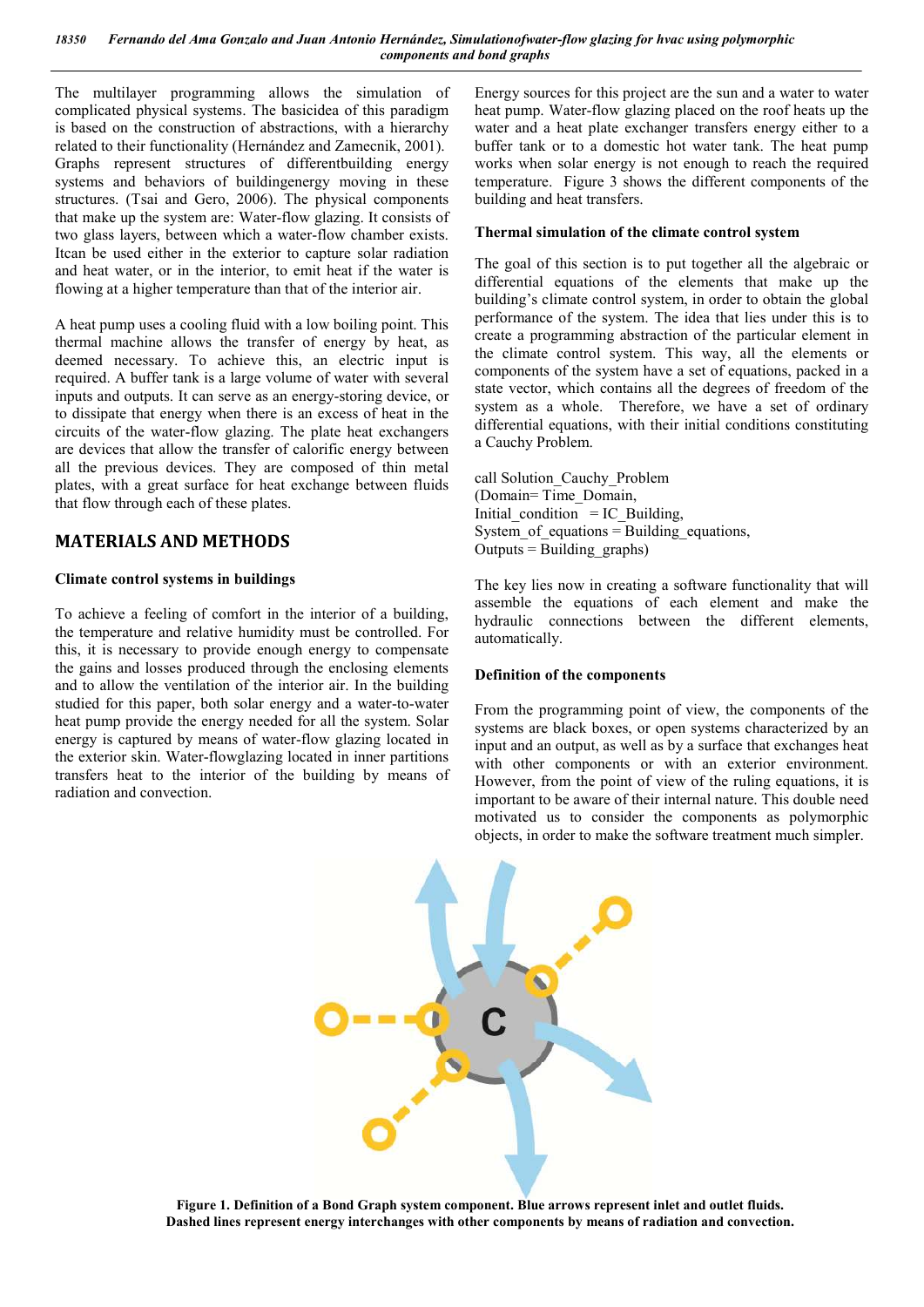This is to say, a water tank can be treated generally as an open generic system when linking its output with the input of another component, or as a water tank with the singularity of its performance. A component is defined as the following object:

**type** component **integer** :: variables **type** (connector) :: inlet(:), outlet(:) **type** (interface) :: interfaces(:) **character** (len=\*) :: name **endtype**

A component is characterized by its degrees of freedom or number of independent variables, a set of input connectors, a set of output connectors and a set of interfaces that allow the exchange of heat with the exterior, or among components.

**type** connector **real**, **pointer**:: T **real**, **pointer**:: m **end type typ e**interface **real**, **pointer**:: Q **endtype**

The building's climate control system is comprised of a set of polymorphic components, a set of circuits and a list for the connections of the different borders. The different polymorphic components can be water tanks, Water Flow windows, heat exchangers, etc.

**type** Building **type** (Polymorphic\_Component), **allocatable** :: Components(:) **type** (arc\_list), **allocatable** :: Circuits(:), Interfaces **real**, **allocatable** :: Q(:) **endtype type** :: Polymorphic\_Component class(\*), **pointer** :: p **endtype type**arc **character**(len=\*) :: source, target **endtype type**arc\_list **type** (arc), **allocatable** :: name(:) **endtype**

The different circuits linking these components can be the primary, secondary, tertiary (and so on) hydraulic circuit. In turn, each circuit is characterized by a set of arcs, which are pairs of names that link components. Lastly, the list for the connection of the components' borders allows heat transfer from one circuit to another.



**Figure 2. Definition of a water-flow window (IG) as a bond graph component. Arrows represent inlet and outlet water, Dashed lines represent the interchange of energy between the water-flow glazing and external or internal air**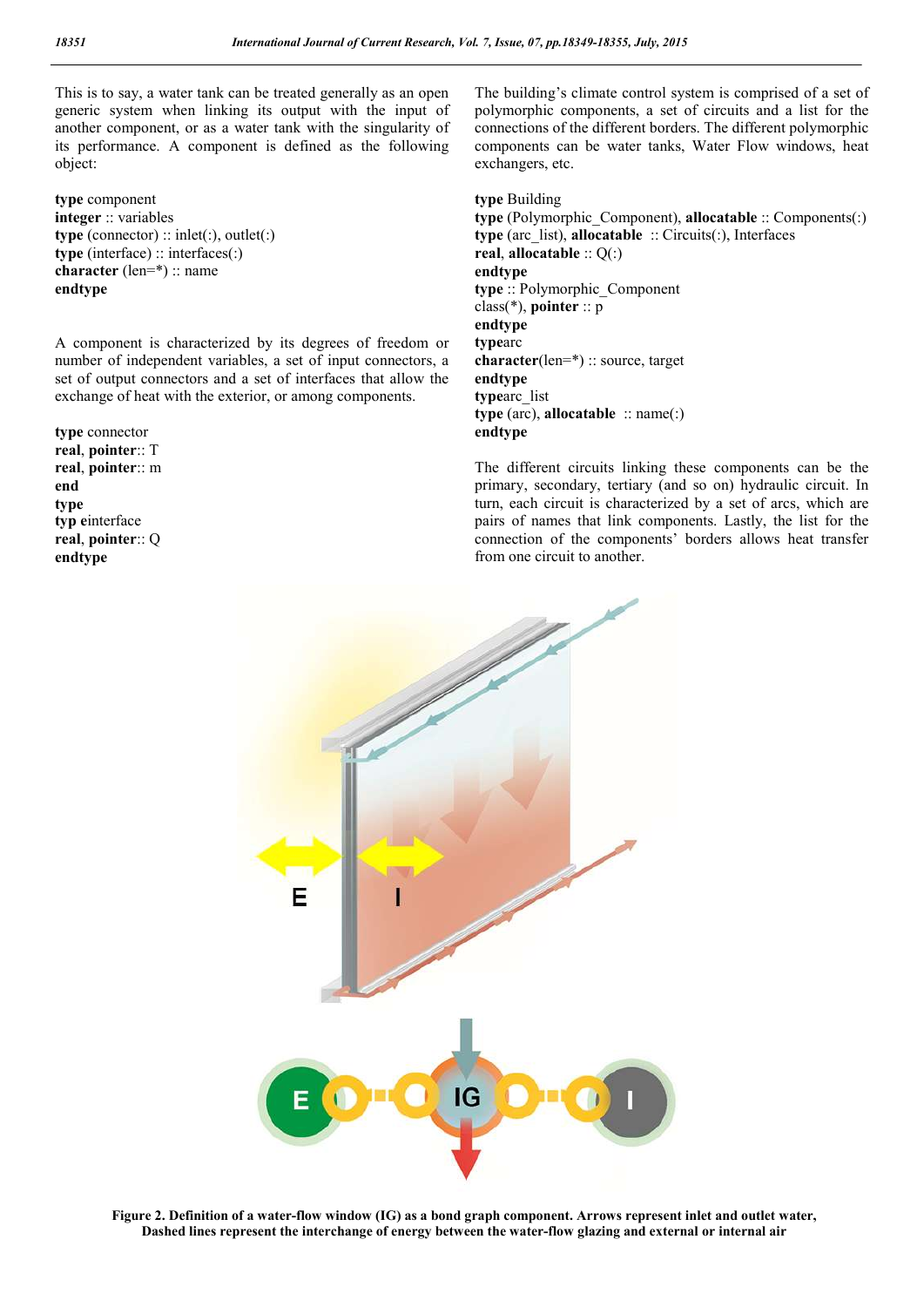This way, any climate control system of a building can be defined through the components it is made of. Links between the components' inputs and outputs are determined by the circuits, and heat transfers between components are determined by the list of border connections.

#### **Water tank for the accumulation of energy**

A water tank is defined by a border, which can exchange heat with the exterior, as well as by an input and an output which exchange water mass. The non-uniform water temperature inside the tank and the thermal mixing processes are ruled by the Navier-Stokes equations. However, if the temperature of the water is considered to be uniform, the interior temperature of the tank is ruled by an ordinary differential first order equation. What is important to mention is that, regardless of the mathematical model adopted for the deposit, the abstraction of the proposed simulator in this work does not change. For the simulator, a tank is an additional component, with a set of N ordinary differential equations. With this model, the tank can be defined as the extension of a component. It is an object that inherits the properties and the form of a component.

**type**, **extends**(Component) :: Water\_tank **real**, **pointer** :: T **real** :: Tdot **real** ::  $c = 4180$ **real**  $\cdot$  flow = 30 ! l/min **real** :: Volume = 15 ! m3 **real** :: Surface = 20 ! m2 real :: density =  $1000$  ! kg/m3 **real** :: hext = 10 ! W/m2K **contains procedure** :: Constructor =>Constructor\_Water\_tank **procedure** :: Equations =>Equations Water tank **procedure** :: Ini =>Ini\_Water\_tank **endtype**

The Buffer-Tank object is characterized by its temperature T (the only independent variable), by all the properties of a component, and by the specific properties that define it: mass, specific heat… Furthermore, the water tank includes its constituent equations, as well as its initial conditions.

#### **Water-flow glazing**

The complexity of the mathematical model for a water-flow window depends on the level of physical approach one wants to obtain. In the simplest case, the window can be treated as an open system that exchanges heat with the exterior through its defining surfaces and through the convective flow associated to its input and output. This way, the uniform temperature of the window is considered to be ruled, as in the case of the tank, by an ordinary differential first order equation.

In contrast to this simplified case, the heat transfer produced in each window part (glass panes, water chamber and air chambers) could be simulated in a generic manner. This way, the heat transfer mechanisms are: radiation, conduction and convection. The heat equation for the glass panes and the Navier-Stokes equations for the water and air chambers govern the temperature evolution of the windows. These equations, which constitute a set of partial differential equations, must be completed with boundary and initial conditions that come from the different layers. The problem posed is of extreme difficulty.

In the middle ground between these two models, a simpler model could be posed for the water and air chambers, as well as for the glass panes. Due to the fact that the air chamber has little thermal inertia, it is modeled by an algebraic equation with a transfer coefficient that links the heat transported by the chamber from one glass pane to the other. Furthermore, if the water temperature is considered uniform, the water temperature in the chamber would be ruled by an ordinary differential equation.



**Figure 3. Definition of the energy management system by means of graphs. Roof water-flow glazing (H); Heat plate exchangers (H1A-H1B H2A-H2B, H3A-H3B y H4A-H4B); Interior (I); Exterior (E); Electric input (W); Buffer Tank (BT); Domestic hot water tank (DHW); Heat plate exchanger (ACS); Heat pump defined by two heat plate exchangers (H5A-H5B y H6A-H6B) and a compressor (C). Blue arrows represent fluid circuits. Red dashed lines represent heat exchange by means of convection and radiation**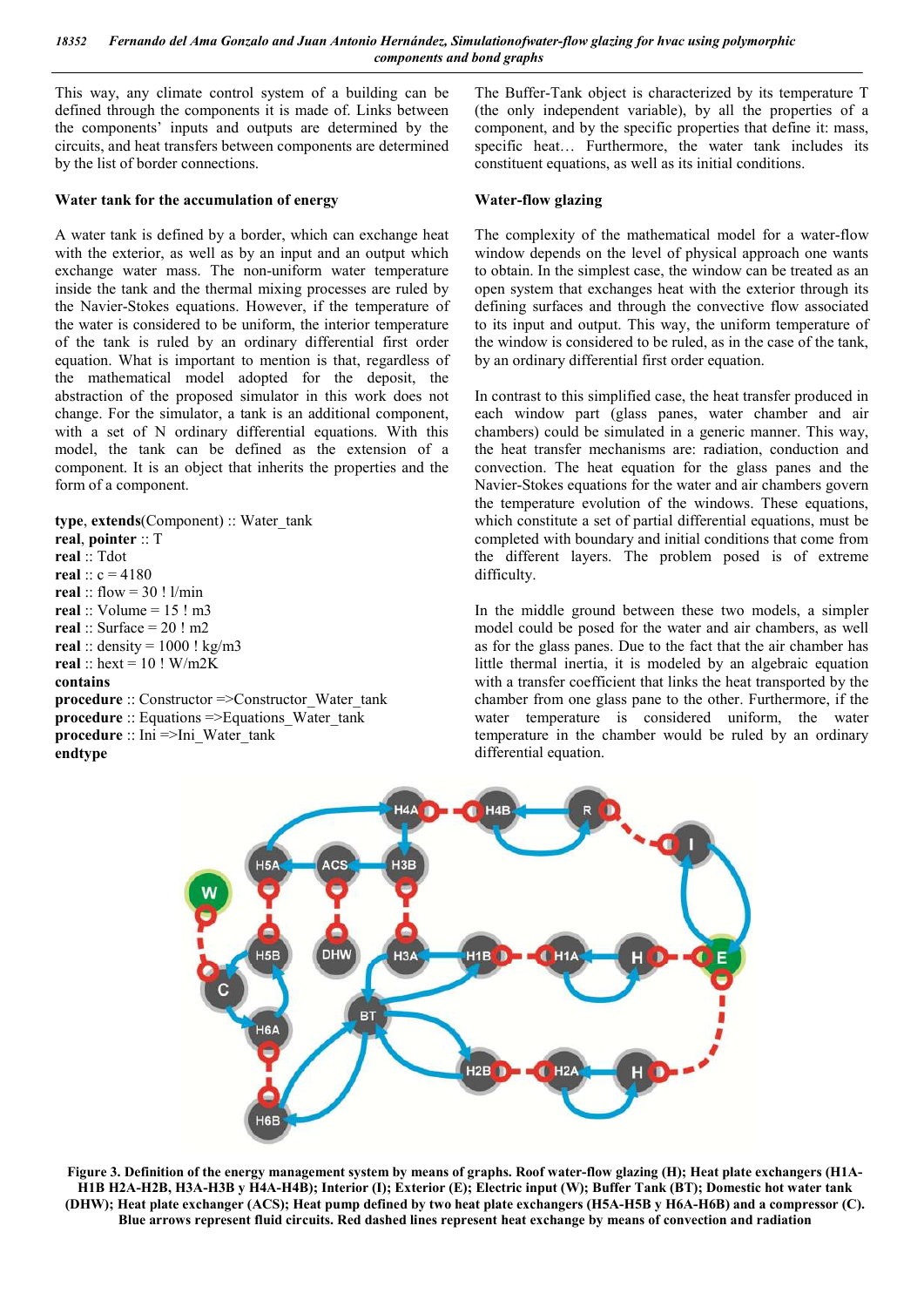**Circuits**

|               | <b>CIRCUIT 1</b>     |            | <b>CIRCUIT 2</b>     |                  | <b>CIRCUIT 3</b> |     | <b>CIRCUIT 4</b> |                  |                  |
|---------------|----------------------|------------|----------------------|------------------|------------------|-----|------------------|------------------|------------------|
| <b>SOURCE</b> |                      | E          | H                    | H1A              | H                | H2A | H1B              | H <sub>3</sub> A | <b>BT</b>        |
| <b>TARGET</b> | E                    |            | H1A                  | Н                | H2A              | Н   | H3A              | <b>BT</b>        | H1B              |
|               | <b>CIRCUIT 5</b>     |            | CIRCUIT <sub>6</sub> |                  | <b>CIRCUIT 7</b> |     | <b>CIRCUIT 8</b> |                  |                  |
| <b>SOURCE</b> | H <sub>4</sub> B     | R          | H6B                  | <b>BT</b>        | Н                | H2A | H5B              | C                | H <sub>6</sub> A |
| <b>TARGET</b> | R                    | H4B        | <b>BT</b>            | H6B              | H2A              | Н   | C                | H <sub>6</sub> A | H5B              |
|               | CIRCUIT <sub>9</sub> |            |                      |                  |                  |     |                  |                  |                  |
| <b>SOURCE</b> | H <sub>4</sub> A     | H3B        | <b>ACS</b>           | H5A              |                  |     |                  |                  |                  |
| <b>TARGET</b> | H3B                  | <b>ACS</b> | H <sub>5</sub> A     | H <sub>4</sub> A |                  |     |                  |                  |                  |

**Interfaces**

|               | $\overline{\phantom{a}}$ | $\sim$<br>- | $\sim$<br>$\overline{\phantom{a}}$ |                  |     | л.               |            |              | -<br>л.  | 10           |
|---------------|--------------------------|-------------|------------------------------------|------------------|-----|------------------|------------|--------------|----------|--------------|
| <b>SOURCE</b> | H1A                      | H2A         | H3A                                | H <sub>4</sub> A | H5A | H <sub>6</sub> A | <b>ACS</b> | $\mathbf{W}$ | . .      | $\mathbf{v}$ |
| <b>TARGET</b> | H1B                      | H2A         | H3B                                | H4B              | H5B | H6B              | <b>DHW</b> |              | $\cdots$ |              |

In the case of the glass panes, the heat transfer is considered perpendicular to the pane, and its temperature is ruled by the one-dimensional, non-steady heat equation. Even in this midlevel model, there is great difficulty in simulating an isolated window. If we think of the complexity of a building's complete climate control system, one can understand the need to make an effort of abstraction to tackle the challenge. In this case, the definition of the type of water-flow window is more complex. A window is an extension of a component, formed by polymorphic layers of water, air or glass.

**type**, **extends**(Component) :: Waterflow\_Window

**type** (Polymorphic\_Pointer), **pointer** :: Layer(:)

**real, allocatable** :: T\_I(:)! temperatures at interfaces between layers

**real**, **allocatable** :: alpha\_I(:)! absorption at interfaces (PVB) **type** (Surface) :: S

**contains**

**procedure** :: Constructor => Constructor\_Waterflow\_window **procedure** :: Equations => Equations Waterflow window **procedure** :: Ini =>Ini\_Waterflow\_window **endtype**

Moreover, the water-flow window includes the equations that govern the window's temperature. These equations are obtained by grouping the equations for each of the layers. The water-flow windows taking part in the system are, in principle, different among each other. The object defined before does not apply for all of them. Even for the simple model chosen previously for the window, the problem is not easy. The window is a set of polymorphic layers: glass, water and air. Determining the temperature in each of them demands the integration of at least one differential equation, with boundary conditions that depend on the rest of the layers. To conduct this process, the conservation equations of all the layers' boundariesare posed in a generic manner, and the resulting system is solved by a Newton. Once the values of the temperatures in the intermediate phases are determined, the heat flows in the interior points of each layer can be calculated.

**function**Equations Waterflow window( W ) **class** (Waterflow\_window), **target** :: W  $!$  \*\* Solve temperatures at interfaces  $i = 0...N$ , unkonwns: **call** Newton( $F$  Interface, W %  $T$  I) ! \*\* Energy balance for each layer  $\textbf{doi} = 1$ , Nlayers

**select type** ( $A \Rightarrow W$  % Layer(i) % p) **type is** (Water\_layer) Equations waterflow window(:) = A % Equations( T\_agua, ie) **type is** (Glass\_layer) Equations waterflow window(:) = A % Equations(ie) **type is** (Air\_layer) Equations waterflow window(:) = A % Equations() **end select end do contains function**F\_Interface(T\_interface)  $Q(0, 1) = q$  ext  $Q(N, 2) = q$  int **do**i=1, N **select type** ( $A \Rightarrow W$ % Layer(i) % p) **type is** (Glass\_layer)  $Qb = A$  % Fluxes() **type is** (Water\_layer)  $Qb = A$  % Fluxes(Inclination) **type is** (Air\_layer)  $Qb = A$  % Fluxes(Inclination) **end select**  $Q(i-1,2) = Qb(1)$  $Q(i,1) = Qb(2)$ **end do** F Interface(:) = Q(:,1) - Q(:,2) + W % alpha\_I(:) \* ie **end function end function**

#### **Plate heat exchanger**

Generally, the thermal inertia of a plate heat exchanger is small when compared to the thermal inertia of the system. Therefore, the set of equations ruling the heat exchange process can be considered stationary or quasi-stationary.

On the other hand, the design of the exchanger is strongly linked to its function and, consequently, to its mathematical model. The company that has developed the heat exchanger, due to their knowledge of the product, offers a simplified model made up of two algebraic non-linear equations that relate the inputs and outputs of the primary and secondary circuits.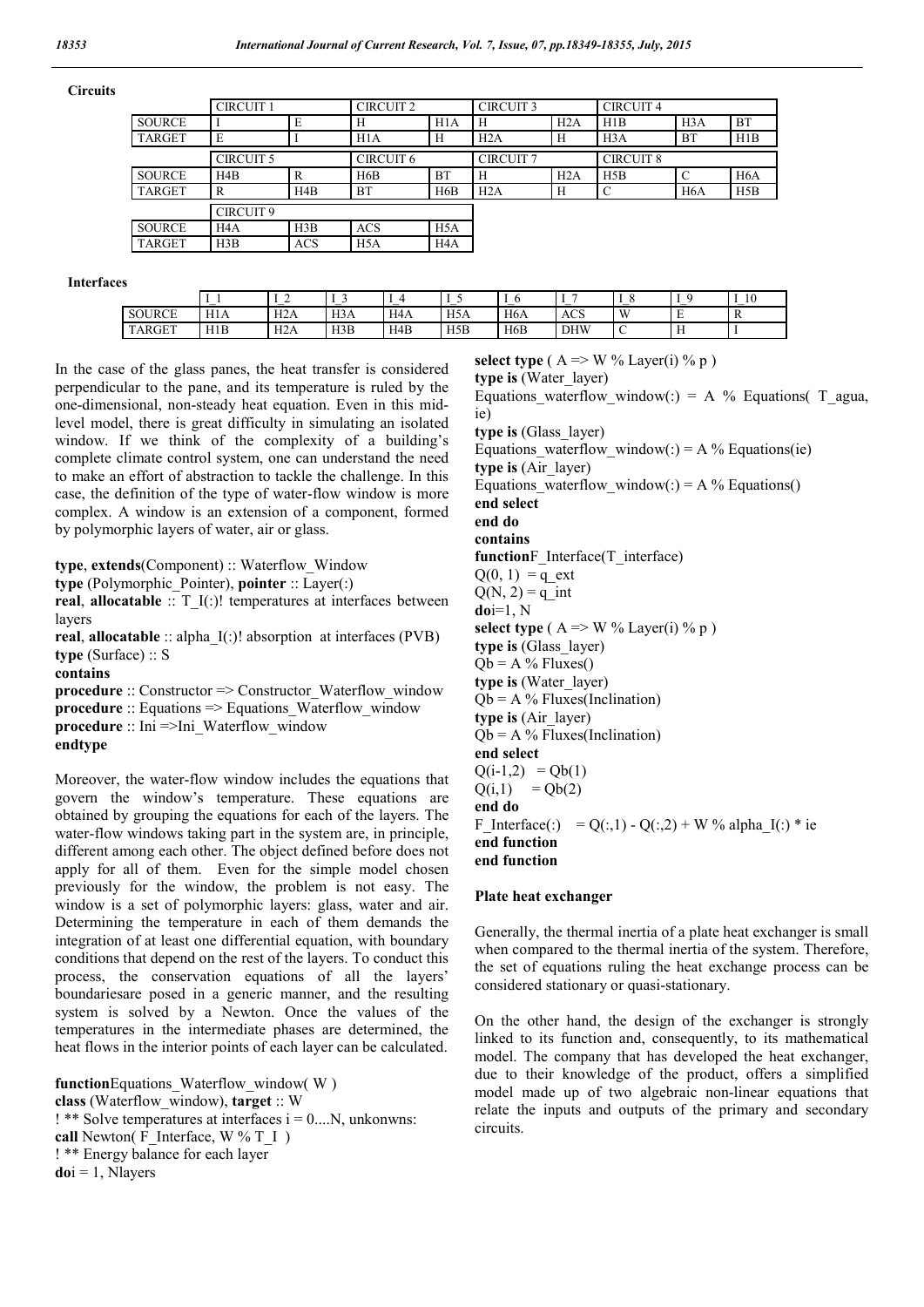## **The installation's schematic diagram through the connection of components**

The idea now consists of linking together components in a schematic diagram of the thermal climate control system. From a mathematical point of view, these connections constitute a graph. The nodes or vertices of the graph are the components and the arcs or lines of the graph can either be the hydraulic pipes that link the elements or components of the system, or the virtual bonds between components which symbolize the heat transfer among them. This way, a set of components or nodes define the graph, and by a set of pipes or arcs that link components together.

All pipes linking pairs of components are considered. Once all the inputs and outputs are connected, all the components' borders or surfaces have to be linked too in order to indicate the heat flow between them. Therefore, a graph can represent the flow of water from a closed circuit, and the flow of heat between components is represented by another graph, superimposed to the first. The connections of inputs and outputs of the components, as well as the connections between borders, can be done in a generic manner without knowing if we are dealing with a window or a tank. In the following pseudocodes, it is shown through pointers how these connections are carried out. The input temperature of a component is pointed as the output temperature of another component. Being the same variable, when the output temperature changes the input temperature changes as well.

```
subroutine Connections(inlet, outlet, C) 
select type (A \Rightarrow C(outlet) % p)
class is (Component)
select type (B \Rightarrow C(inlet) % p)
class is (Component)
                  ! inlet of the component A points to outlet of B
                  A % inlet % T \Rightarrow B % outlet % T
                  A % inlet % m \approx B % outlet % m
end select
end select
end subroutine
```
Likewise, the connection is done between components that are in contact by their surfaces and exchange heat through them.Both the connections between inputs and outputs and the connections between the surfaces of the different components are carried out once, in the initialization of the problem. These connections guarantee the continuity of superficial and input/output temperatures for the components that take part in the system or building. The simulation of the whole problem consists of integrating the Cauchy problem or initial conditions that result from gathering all the constituent equations of the system. Once again, this process can be carried out in an automatic manner by means of the following pseudocode.

**subroutine**Building equations $(t, U, F)$ B % Heat fluxes at interfaces(t) **do**i=1, Nc **select type**( $A \Rightarrow B \%$  Component(i) % p) **class is** (Component)

**select type**( $A \Rightarrow B$ % Component(i) % p) **type is** (Water\_tank)  $F(.) = A\% Equations(t)$ **type is** (Waterflow\_window)  $F(.) = A \% Equations(t)$ **type is** (Air\_Zone)  $F(.) = A \% Equation(s(t))$ **end select end select enddo end subroutine**

Firstly, the heat flows between the different interfaces of the system's components are obtained; this makes up a system of M equations, where M stands for the number of interfaces. Each of these equations dictates that the flow from the right matches the flow from the left of the interface. Each of the components is coupled with the rest through border conditions, which are the heat flows in the interfaces. In this subroutine, U (t) represents the system's state vector and  $F(U,t)$  represents its variation throughout time. This gives a Cauchy problem with N dimensions. The independent variables of the system, or degrees of freedom, are the independent variables of each and every component. In the initialization, the independent variables of each component are pointed to a part of the state vector. Finally, the result of the equations of each of the components is packed in a column vector  $F($ :) and the problem is sent to a temporal integrator.

# **DISCUSSION**

Climate control systems in buildings are becoming increasingly more complex. Their mathematical approach requires conceiving them as thermodynamic systems formed by open subsystems. In this paper, a component has been defined as an open system characterized by its inputs, outputs and a non-permeable surface through which heat can be transferred among other components. This way, the different subsystems of a climate control system can be considered as components or open systems. The different components exchange energy with other components by means of two very different mechanisms: (i) forced energy transport by means of a fluid associated to its input and output and (ii) the thermal exchange through the borders of each component. Blue directional arcs linking different components indicate the energy transport in a flowing fluid. Red non-directional arcs indicate the thermal exchange. This way, a graph is comprised of different components that take part in the system, together with different blue and red arcs.

The introduction of graphs in this type of climate control systems has the following benefits:

- It enables a much faster explanation of climate control systems. The paths that the heat can follow in the energy transfer become evident. Accordingly, graphs show the energy strategy of the system without a need to address the more complicated physical mechanisms of heat transfer.
- It allows the detection, in a design phase, of errors in the topology of the system. Open loops or unused paths of energy transfer.